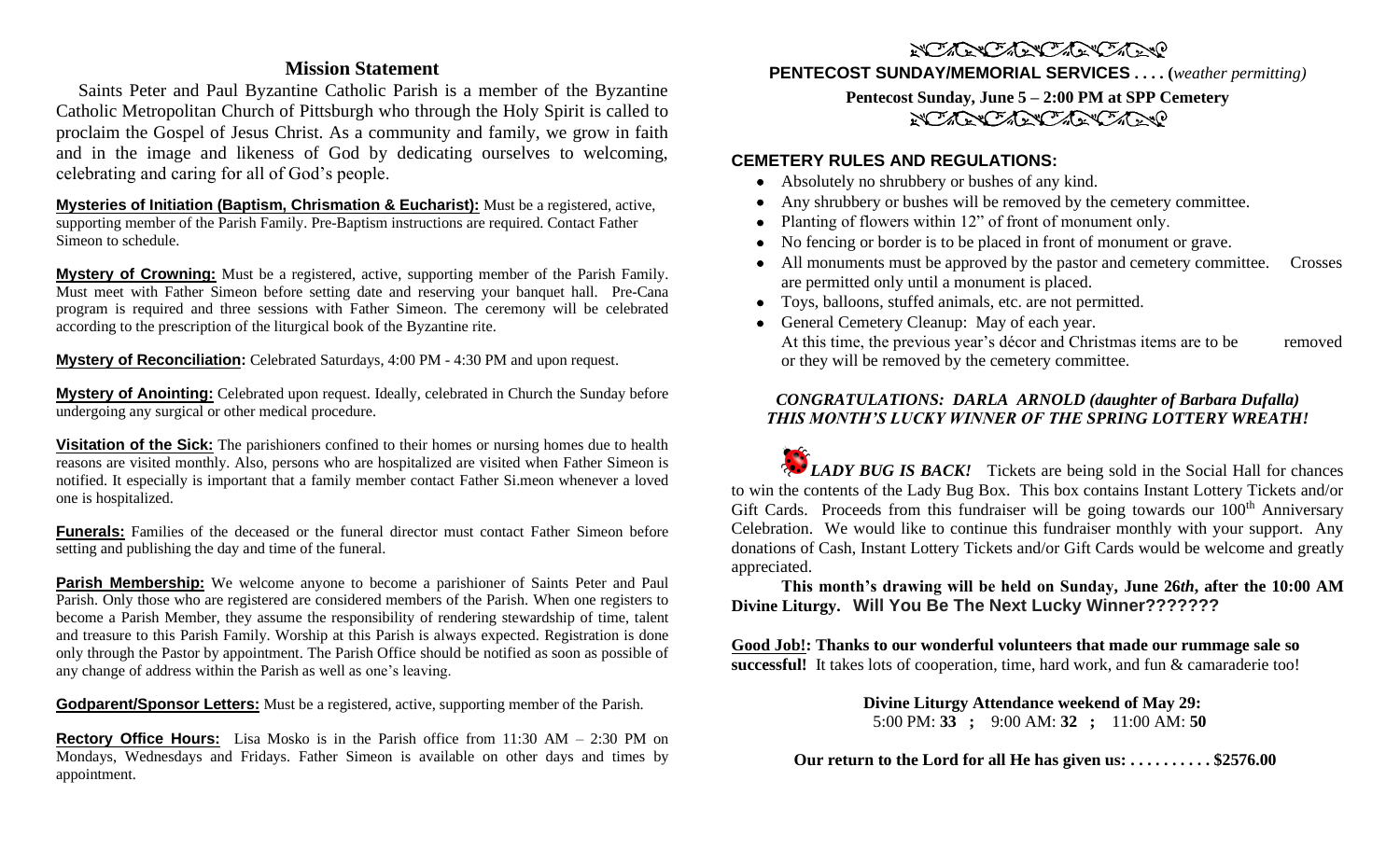

## **HAVE A HAPPY SUMMER!**

#### **TODAY IS THE LAST DAY FOR SUBMITTING THIS:** **FATHER'S DAY REMEMBRANCE**

|                                                         | FATHER'S DAY REMEMBRANCE                                               |  |  |
|---------------------------------------------------------|------------------------------------------------------------------------|--|--|
|                                                         | Please remember the following at our Parish's Father's Day Remembrance |  |  |
| Please print each name and circle the correct notation. |                                                                        |  |  |
|                                                         |                                                                        |  |  |

|                                    |                   | Living | Deceased         |
|------------------------------------|-------------------|--------|------------------|
|                                    |                   | Living | Deceased         |
|                                    |                   | Living | Deceased         |
| <b>Please circle Liturgy time:</b> | Saturday, 5:00 PM |        | Sunday, 10:00 AM |
|                                    | Requested by:     |        |                  |
|                                    |                   |        |                  |

Donation for each name is \$5.00 *\*DEADLINE FOR SUBMISSION IS SUNDAY, JUNE 5, 2022\**

#### **FEAST OF SS. PETER AND PAUL CELEBRATION WED., JUNE 29 - LITURGY AT 5:00 PM FOLLOWED BY DINNER AT DILUCIA'S AT 6:30 PM**

### **SIGN UP**

 $\overline{$15.00}$  – includes Dinner and Entertainment for Parishioners (those registered with envelopes.);

\$25.00 – includes Dinner and Entertainment for Non-Parishioners and Guests.  $$10.00 - Children 12$  and under.

Entertainment: The Comedy & Magic of Eric Thompson (See brochures in the Social Hall.)

**PREPAYMENT IS REQUIRED. Payment will be accepted after each Liturgy in the Social Hall on the weekends of June 4-5, 11-12, and 18-19.**

### JUNE 5, 2022

#### SCHEDULE OF DIVINE SERVICES

| Sunday<br>(Sun. Vigil) | 5 June<br>$10:00$ am | PENTECOST SUNDAY.<br>5:00 pm Intention of Parish Family<br><b>Intention of Parish Family</b>                                                    |
|------------------------|----------------------|-------------------------------------------------------------------------------------------------------------------------------------------------|
| Monday                 | 6 June               | PENTECOST MONDAY.<br><b>No Divine Services</b>                                                                                                  |
| Tuesday                | 7 June               | Pentecost Tuesday. The Holy Martyr Theodotus,<br>Bishop of Ancyra. The Holy Martyrs Cyriaca, Valeria<br>and Maria.<br><b>No Divine Services</b> |
| Wednesday              | 8 June               | Pentecost Wednesday. Translation of the Relics of the<br>Great Martyr Theodore the Recruit.<br><b>No Divine Services</b>                        |
| Thursday               | 9 June               | Pentecost Thursday. Our Holy Father Cyril, Bishop<br>of Alexandria.<br><b>No Divine Services</b>                                                |
| Friday                 | 10 June              | Pentecost Friday. The Holy Martyr Timothy, Bishop<br>of Prusa.<br><b>No Divine Services</b>                                                     |
| Saturday               |                      | 11 June Leave-taking (Otdanije) of Pentecost. The Holy Apostles<br><b>Bartholomew and Barnabas.</b>                                             |
| (Vigil Lit.)           |                      | 5:00 pm +Frank Hoso, Jr. - Hoso family                                                                                                          |
| Sunday                 | 12 June              | SUNDAY OF ALL SAINTS. Our Venerable Father<br>Onuphry the Great. Our Venerable Father Peter of Mt.<br>Athos.                                    |
|                        | $10:00$ am           | +Helen Nuzzi – Janice & Mike Clark                                                                                                              |